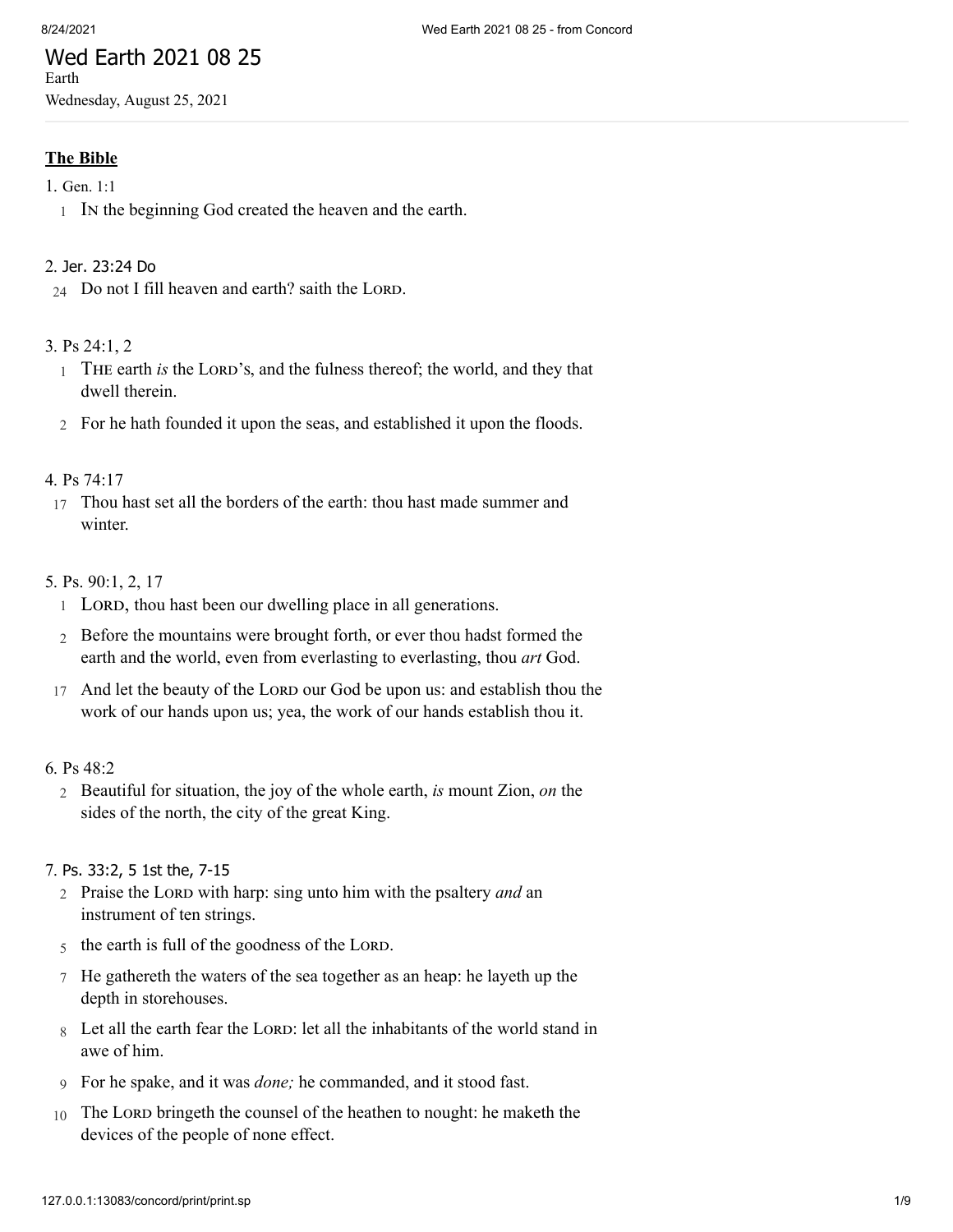- 11 The counsel of the LORD standeth for ever, the thoughts of his heart to all generations.
- 12 Blessed *is* the nation whose God *is* the LORD; *and* the people *whom* he hath chosen for his own inheritance.
- 13 The LORD looketh from heaven; he beholdeth all the sons of men.
- 14 From the place of his habitation he looketh upon all the inhabitants of the earth.
- 15 He fashioneth their hearts alike; he considereth all their works.

8. [Job 38:1, 4 \(to ?\), 5, 6, 8, 11-13, 18 \(to ?\)](http://www.concordworks.com/citation/Job%2038:1,%204%20(to%20?),%205,%206,%208,%2011-13,%2018%20(to%20?))

- 1 THEN the LORD answered Job out of the whirlwind, and said,
- 4 Where wast thou when I laid the foundations of the earth?
- 5 Who hath laid the measures thereof, if thou knowest? or who hath stretched the line upon it?
- 6 Whereupon are the foundations thereof fastened? or who laid the corner stone thereof;
- 8 Or *who* shut up the sea with doors, when it brake forth, *as if* it had issued out of the womb?
- 11 And said, Hitherto shalt thou come, but no further: and here shall thy proud waves be stayed?
- 12 Hast thou commanded the morning since thy days; *and* caused the dayspring to know his place;
- 13 That it might take hold of the ends of the earth, that the wicked might be shaken out of it?
- 18 Hast thou perceived the breadth of the earth?

## 9. [Isa 40:21, 22](http://www.concordworks.com/citation/Isa%2040:21,%2022)

- 21 Have ye not known? have ye not heard? hath it not been told you from the beginning? have ye not understood from the foundations of the earth?
- 22 *It is* he that sitteth upon the circle of the earth, and the inhabitants thereof *are* as grasshoppers; that stretcheth out the heavens as a curtain, and spreadeth them out as a tent to dwell in:
- 10. [Isa 45:18](http://www.concordworks.com/citation/Isa%2045:18)
- 18 For thus saith the LORD that created the heavens; God himself that formed the earth and made it; he hath established it, he created it not in vain, he formed it to be inhabited: I *am* the LORD; and *there is* none else.

# 11. [Ezek 34:27](http://www.concordworks.com/citation/Ezek%2034:27)

27 And the tree of the field shall yield her fruit, and the earth shall yield her increase, and they shall be safe in their land, and shall know that I *am* the LORD, when I have broken the bands of their yoke, and delivered them out of the hand of those that served themselves of them.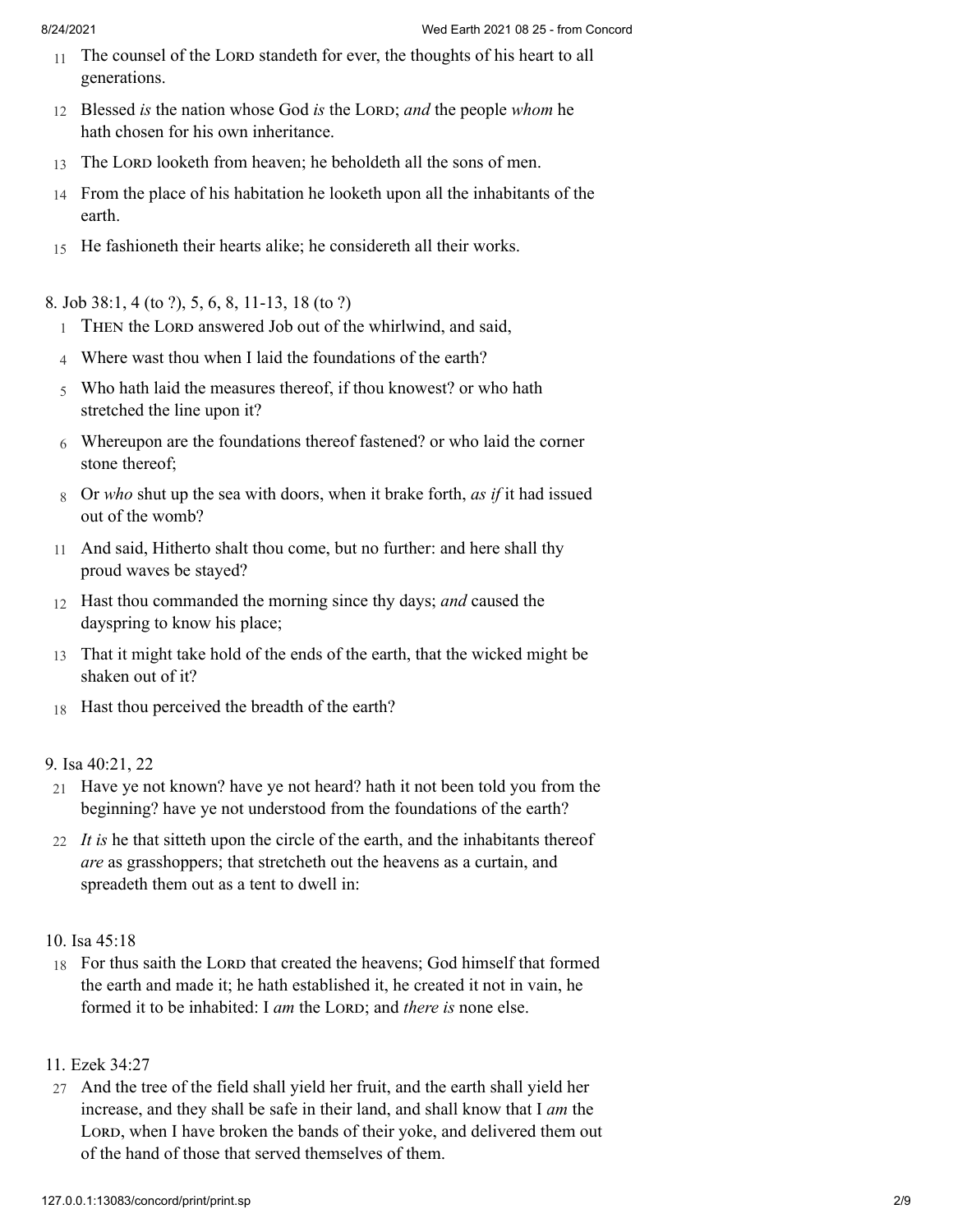- 12. [Jer. 22:29](http://www.concordworks.com/citation/Jer.%2022:29)
- $29$  O earth, earth, earth, hear the word of the LORD.

#### 13. [Matt 5:1, 2, 5](http://www.concordworks.com/citation/Matt%205:1,%202,%205)

- 1 AND seeing the multitudes, he went up into a mountain: and when he was set, his disciples came unto him:
- 2 And he opened his mouth, and taught them, saying,
- 5 Blessed *are* the meek: for they shall inherit the earth.

#### 14. [Matt 6:10, 19-21](http://www.concordworks.com/citation/Matt%206:10,%2019-21)

- 10 Thy kingdom come. Thy will be done in earth, as *it is* in heaven.
- 19 ¶ Lay not up for yourselves treasures upon earth, where moth and rust doth corrupt, and where thieves break through and steal:
- 20 But lay up for yourselves treasures in heaven, where neither moth nor rust doth corrupt, and where thieves do not break through nor steal:
- 21 For where your treasure is, there will your heart be also.

#### 15. [Matt. 9:1-7](http://www.concordworks.com/citation/Matt.%209:1-7)

- 1 AND he entered into a ship, and passed over, and came into his own city.
- 2 And, behold, they brought to him a man sick of the palsy, lying on a bed: and Jesus seeing their faith said unto the sick of the palsy; Son, be of good cheer; thy sins be forgiven thee.
- 3 And, behold, certain of the scribes said within themselves, This *man* blasphemeth.
- 4 And Jesus knowing their thoughts said, Wherefore think ye evil in your hearts?
- 5 For whether is easier, to say, *Thy* sins be forgiven thee; or to say, Arise, and walk?
- $6$  But that ye may know that the Son of man hath power on earth to forgive sins, (then saith he to the sick of the palsy,) Arise, take up thy bed, and go unto thine house.
- 7 And he arose, and departed to his house.

#### 16. [Matt. 24:35, 36](http://www.concordworks.com/citation/Matt.%2024:35,%2036)

- 35 Heaven and earth shall pass away, but my words shall not pass away.
- 36 ¶ But of that day and hour knoweth no *man,* no, not the angels of heaven, but my Father only.

## 17. [Rev. 21:1-5 I](http://www.concordworks.com/citation/Rev.%2021:1-5%20I)

- 1 I saw a new heaven and a new earth: for the first heaven and the first earth were passed away; and there was no more sea.
- 2 And I John saw the holy city, new Jerusalem, coming down from God out of heaven, prepared as a bride adorned for her husband.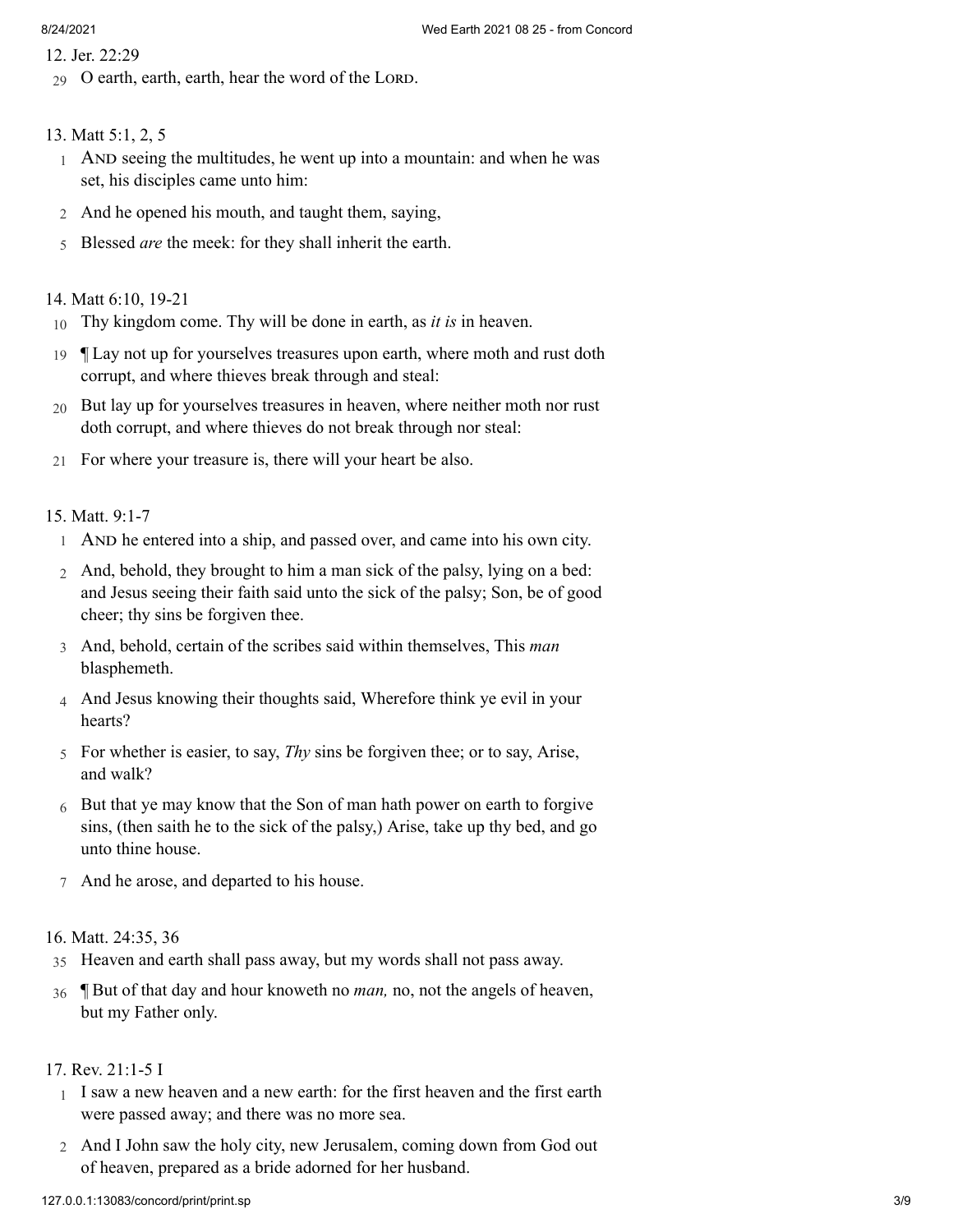- 3 And I heard a great voice out of heaven saying, Behold, the tabernacle of God *is* with men, and he will dwell with them, and they shall be his people, and God himself shall be with them, *and be* their God.
- 4 And God shall wipe away all tears from their eyes; and there shall be no more death, neither sorrow, nor crying, neither shall there be any more pain: for the former things are passed away.
- 5 And he that sat upon the throne said, Behold, I make all things new. And he said unto me, Write: for these words are true and faithful.

## 18. [Hab. 2:14](http://www.concordworks.com/citation/Hab.%202:14)

14 For the earth shall be filled with the knowledge of the glory of the LORD, as the waters cover the sea.

## 19. [Ps. 72:19 let](http://www.concordworks.com/citation/Ps.%2072:19%20let)

19 let the whole earth be filled *with* his glory; Amen, and Amen.

## **Science and Health with Key to the Scriptures by Mary Baker Eddy**

## 1. [SH 585:5-8](http://www.concordworks.com/citation/SH%20585:5-8)

**EARTH.** A sphere; a type of eternity and immortality,

which are likewise without beginning or end. To material sense, earth is matter; to spiritual sense, it is a compound idea. 6

## 2. [SH 535:29](http://www.concordworks.com/citation/SH%20535:29)

In the first chapter of Genesis we read: "And God called the dry land Earth; and the gathering together 536:1 of the waters called He Seas." In the Apocalypse it is written: "And I saw a new heaven and a new earth: for 30

- the first heaven and the first earth were passed away; and there was no more sea." In St. John's vision, heaven and earth stand for spir‐ 3
- itual ideas, and the sea, as a symbol of tempest-tossed human concepts advancing and receding, is represented as having passed away. The divine understanding reigns, 6
- is *all,* and there is no other consciousness. 9

## 3. [SH 124:20-26 \(to 1st .\)](http://www.concordworks.com/citation/SH%20124:20-26%20(to%201st%20.))

Adhesion, cohesion, and attraction are properties of

- Mind. They belong to divine Principle, and support the equipoise of that thought-force, which launched the earth in its orbit and said to the 21
- proud wave, "Thus far and no farther." Spirit is the life, substance, and continuity of all things. 24
- 4. [SH 520:30](http://www.concordworks.com/citation/SH%20520:30)

New earth and no more sea

All force mental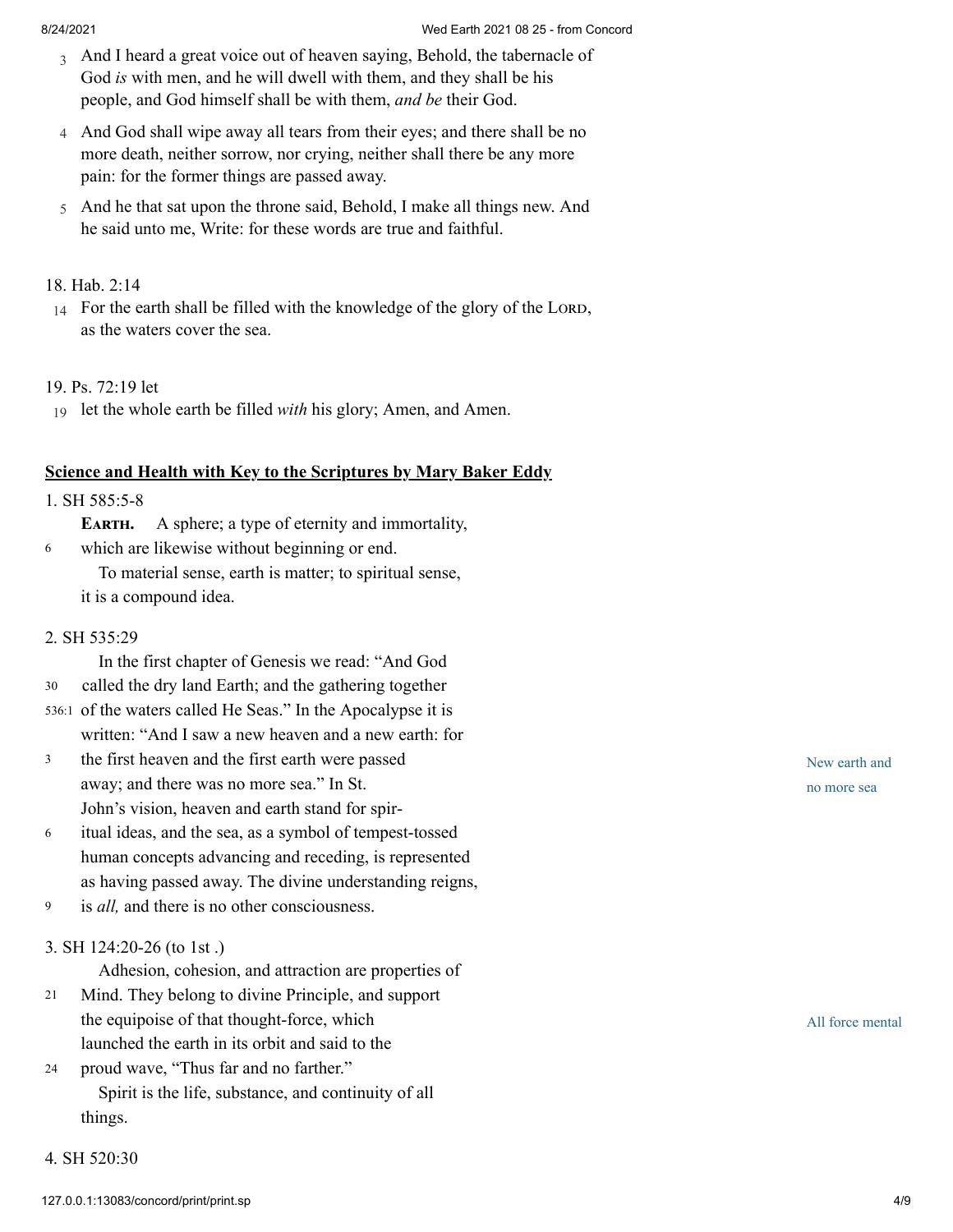Spirit acts through the Science of Mind,

never causing man to till the ground, but making him

- 521:1 superior to the soil. Knowledge of this lifts man above the sod, above earth and its environments, to conscious
- spiritual harmony and eternal being. 3

#### 5. [SH 502:22-27](http://www.concordworks.com/citation/SH%20502:22-27)

*Genesis* i. 1. In the beginning God created the heaven and the earth.

- The infinite has no beginning. This word *beginning* is employed to signify *the only*, — that is, the eternal verity and unity of God and man, including 24
- the universe. 27

### 6. [SH 503:6-17](http://www.concordworks.com/citation/SH%20503:6-17)

- *Genesis* i. 2. And the earth was without form, and void; and darkness was upon the face of the deep. And the spirit of God moved upon the face of the waters. 6
- The divine Principle and idea constitute spiritual har‐ mony, — heaven and eternity. In the universe of Truth, matter is unknown. No supposition of error 9
- enters there. Divine Science, the Word of God, saith to the darkness upon the face of error, "God is All-in-all," and the light of ever-present Love illumines 12
- the universe. Hence the eternal wonder, — that infinite space is peopled with God's ideas, reflecting Him in countless spiritual forms. 15

## 7. [SH 509:23](http://www.concordworks.com/citation/SH%20509:23)

Mind made the "plant of

- the field before it was in the earth." The periods of spiritual ascension are the days and seasons of Mind's creation, in which beauty, sublimity, purity, and holiness 24
- — yea, the divine nature — appear in man and the uni‐ verse never to disappear. 27

#### 8. [SH 511:4](http://www.concordworks.com/citation/SH%20511:4)

Thus God's ideas "multiply and re‐ plenish the earth." The divine Mind supports the sub‐

6 limity, magnitude, and infinitude of spiritual creation.

## 9. [SH 538:11-13](http://www.concordworks.com/citation/SH%20538:11-13)

The sun, giving light and heat to the earth, is a figure

of divine Life and Love, enlightening and sustaining the universe. 12

10. [SH 510:16-18, 19-20](http://www.concordworks.com/citation/SH%20510:16-18,%2019-20)

Ideas and identities

Spiritual harmony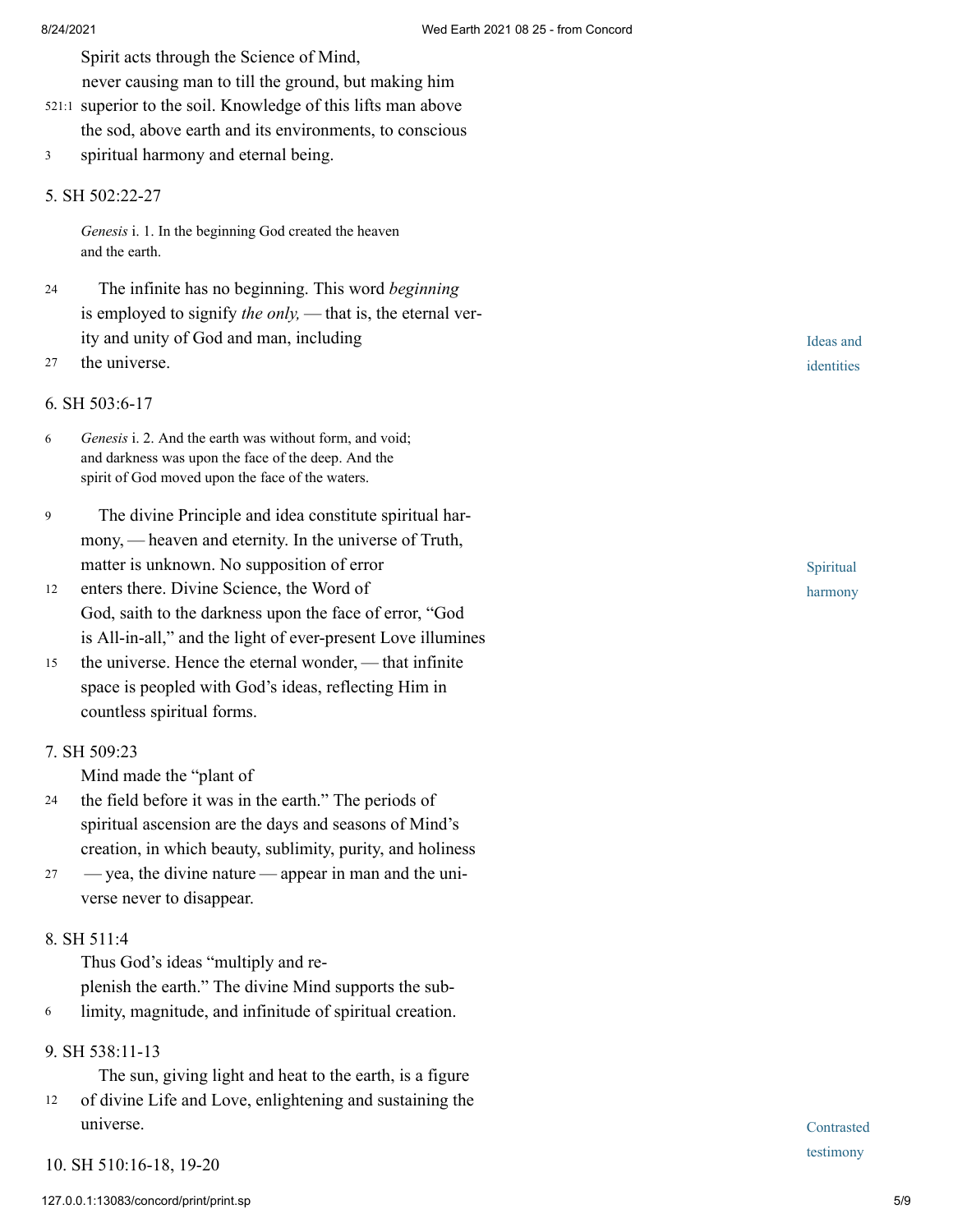The sun is a metaphorical representation of Soul out‐ side the body, giving existence and intelligence to the

universe. Geology has never explained the earth's formations; it cannot explain them. 18

## 11. SH [209:16-22](http://www.concordworks.com/citation/SH%20209:16-22)

The compounded minerals or aggregated substances composing the earth, the relations which constituent

- masses hold to each other, the magnitudes, distances, and revolutions of the celestial bodies, are of no real importance, when we remember 18
- that they all must give place to the spiritual fact by the translation of man and the universe back into Spirit. 21

#### 12. SH [263:32-1](http://www.concordworks.com/citation/SH%20263:32-1)

The fading forms of matter, the mortal body and ma‐ 264:1 terial earth, are the fleeting concepts of the human mind.

### 13. [SH 96:7-21](http://www.concordworks.com/citation/SH%2096:7-21)

Earth

will become dreary and desolate, but summer and winter,

- seedtime and harvest (though in changed forms), will continue unto the end, — until the final spiritualization of all things. "The darkest hour precedes the dawn." 9
- This material world is even now becoming the arena for conflicting forces. On one side there will be discord and dismay; on the other side there will be 12
- Science and peace. The breaking up of mate‐ rial beliefs may seem to be famine and pestilence, want and woe, sin, sickness, and death, which assume new 15
- phases until their nothingness appears. These disturb‐ ances will continue until the end of error, when all discord will be swallowed up in spiritual Truth. 18
- Mortal error will vanish in a moral chemicalization. 21

## 14. [SH 57:24-30](http://www.concordworks.com/citation/SH%2057:24-30)

### The wintry

blasts of earth may uproot the flowers of affec‐ tion, and scatter them to the winds; but this severance

- of fleshly ties serves to unite thought more closely to God, for Love supports the struggling heart until it ceases to sigh over the world and begins to unfold its wings for 27
- heaven. 30

# 15. [SH 386:25 \(only\)](http://www.concordworks.com/citation/SH%20386:25%20(only))

Error, not Truth, produces all the suffering on earth.

16. [SH 288:14-18](http://www.concordworks.com/citation/SH%20288:14-18)

Geology a failure

Spiritual translation

Arena of contest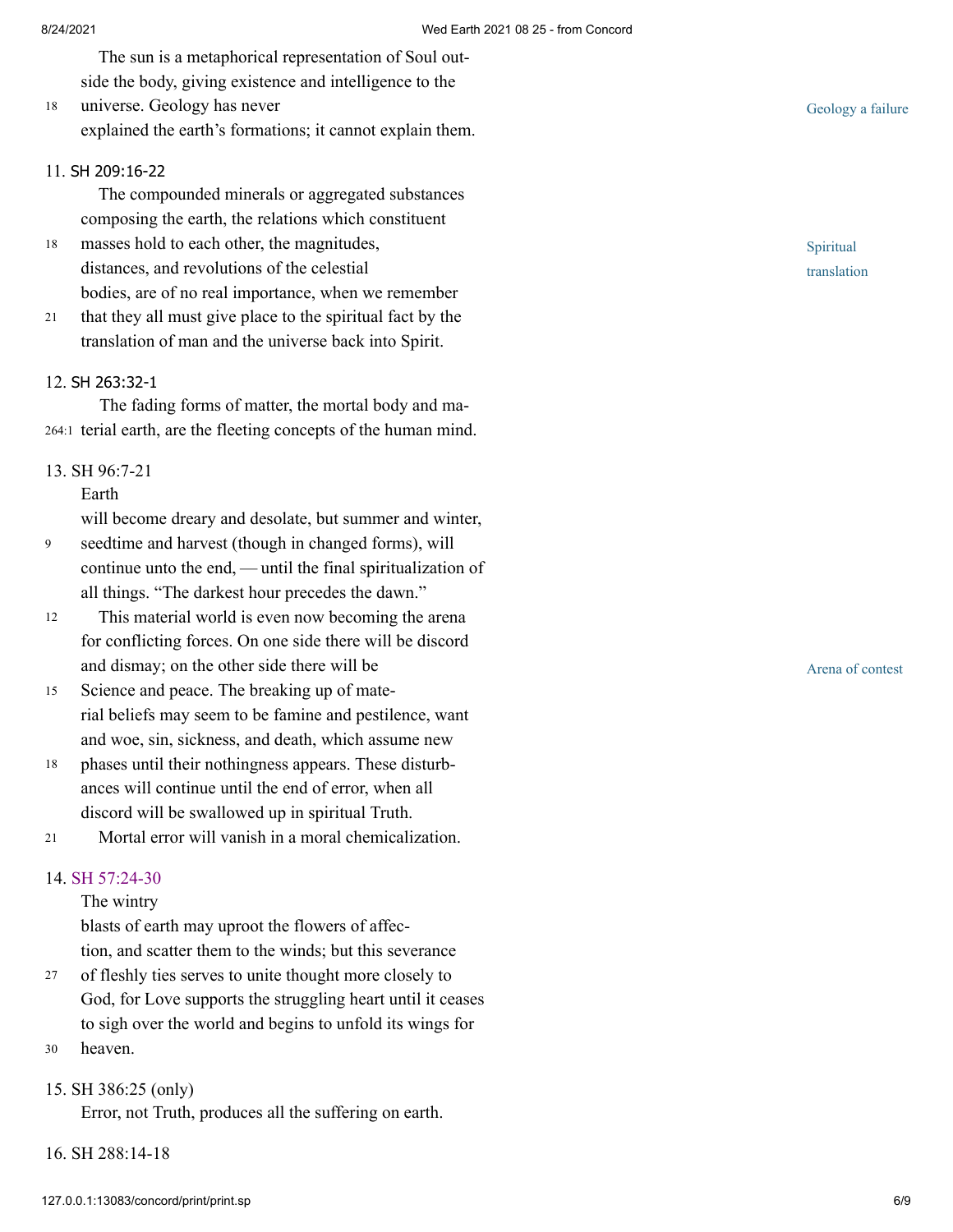|                   | The                                                                                                                                                                                                                                                          |
|-------------------|--------------------------------------------------------------------------------------------------------------------------------------------------------------------------------------------------------------------------------------------------------------|
| 15                | lightnings and thunderbolts of error may burst and flash<br>till the cloud is cleared and the tumult dies away in the                                                                                                                                        |
|                   | distance. Then the raindrops of divinity refresh the                                                                                                                                                                                                         |
| 18                | earth.                                                                                                                                                                                                                                                       |
| 15                | 17. SH 516:12-15, 19-21<br>Love, redolent with unselfish-<br>ness, bathes all in beauty and light. The grass beneath<br>our feet silently exclaims, "The meek shall inherit the<br>earth." Man,                                                              |
| 21                | made in His likeness, possesses and reflects God's domin-<br>ion over all the earth.                                                                                                                                                                         |
| 18. SH 575:22-26  |                                                                                                                                                                                                                                                              |
| 24                | As the Psalmist saith, "Beautiful for situation, the<br>joy of the whole earth, is mount Zion, on the sides of<br>the north, the city of the great King." It is<br>indeed a city of the Spirit, fair, royal, and<br>square.                                  |
| 19. SH 17:1       |                                                                                                                                                                                                                                                              |
| 17:1<br>3         | Thy will be done in earth, as it is in heaven.<br>Enable us to know, $-\infty$ in heaven, so on earth, $-\text{God}$ is<br>omnipotent, supreme.                                                                                                              |
| 20. SH 530:6      |                                                                                                                                                                                                                                                              |
| 9                 | The earth, at God's command, brings<br>forth food for man's use. Knowing this, Jesus<br>once said, "Take no thought for your life,<br>what ye shall eat, or what ye shall drink," — presuming<br>not on the prerogative of his creator, but recognizing God, |
|                   | the Father and Mother of all, as able to feed and clothe                                                                                                                                                                                                     |
| 12                | man as He doth the lilies.                                                                                                                                                                                                                                   |
|                   | 21. SH 54:5-7, 29-31<br>The world acknowledged not his righteousness,                                                                                                                                                                                        |
| 6                 | seeing it not; but earth received the harmony his glorified<br>example introduced.<br>If that Godlike and glorified man were physically on                                                                                                                   |
| 30                | earth to-day, would not some, who now pro-                                                                                                                                                                                                                   |
|                   | fess to love him, reject him?                                                                                                                                                                                                                                |
| 22. SH 47:31-4, 7 |                                                                                                                                                                                                                                                              |
|                   | During his night of gloom and glory in the garden,                                                                                                                                                                                                           |
|                   | Jesus realized the utter error of a belief in any possi-                                                                                                                                                                                                     |
| 48:1              | ble material intelligence. The pangs of neglect and the                                                                                                                                                                                                      |

The royally divine gates

Divine providence

Injustice to the Saviour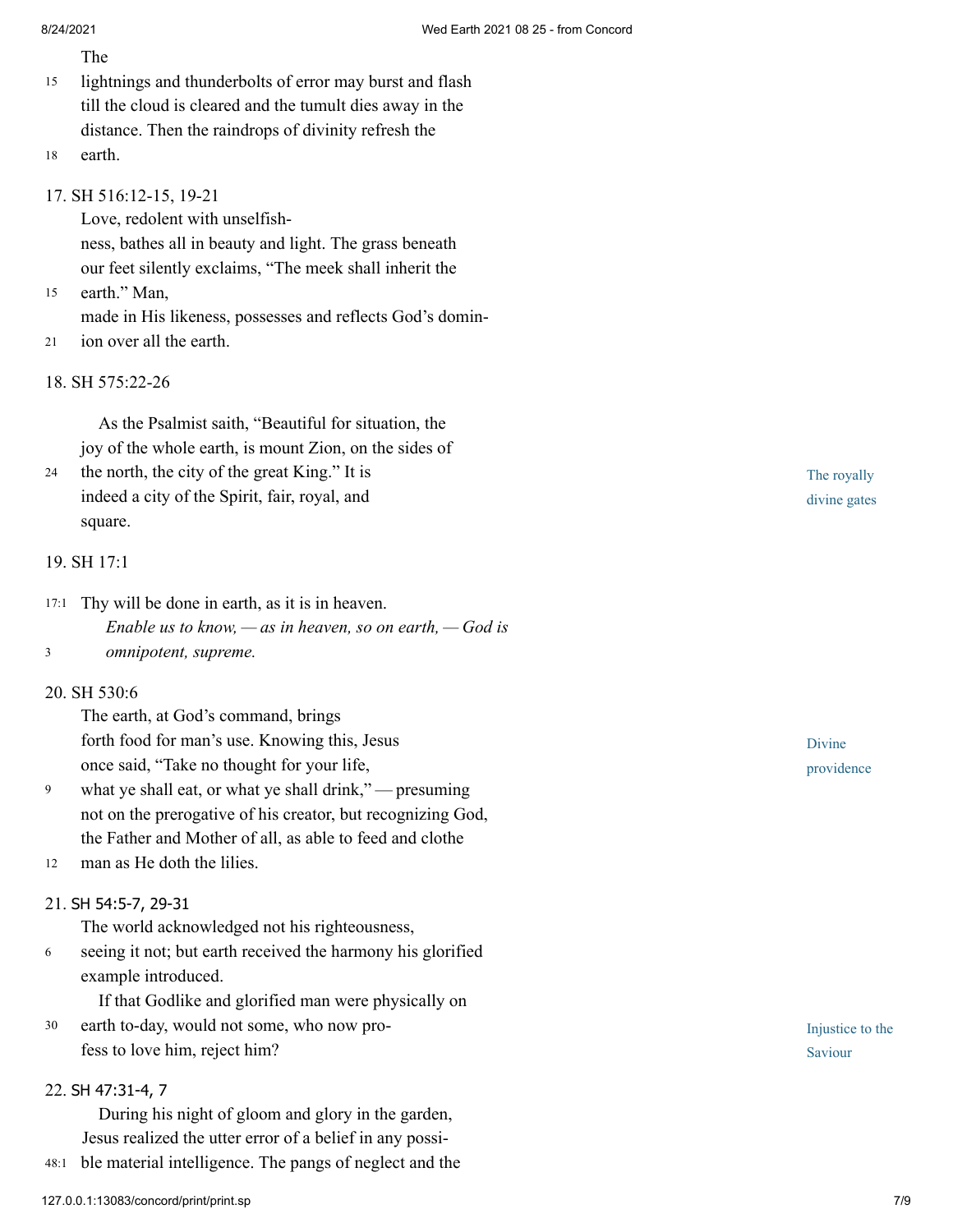staves of bigoted ignorance smote him sorely. His stu‐

dents slept. He said unto them: "Could ye not watch with me one hour?" There was no response to that human yearning, and so Jesus turned forever away from earth to heaven, from 3

sense to Soul. 9

## 23. [SH 264:28-31](http://www.concordworks.com/citation/SH%20264:28-31)

When we learn the way in Christian Science and recognize man's spiritual being, we shall behold and under‐

stand God's creation, — all the glories of earth and heaven and man. 30

## **Hymns 560, 462, 447**

### **560**

.

.

.

Our God shall reign where'er the sun Does its successive journeys run; God's truth shall stretch from shore to shore, Till moons shall wax and wane no more.

All people shall with joyful tongue Dwell on God's love with sweetest song, And infant voices shall proclaim Their early blessings on Your name.

For blessings flow where'er You reign; The prisoner leaps to loose his chains, The weary find eternal rest, And every child on earth is blessed.

Let every creature rise and bring Their gifts of praise for all to sing; Let angel songs be heard again And earth repeat the long Amen.

#### **462**

.

.

.

.

Come, you disconsolate, where'er you languish, Here health and peace are found, Life, Truth, and Love; Here bring your wounded hearts, here tell your anguish; Earth has no sorrow but Love can remove.

Joy of the desolate, light of the straying, Hope of the penitent, fadeless and pure; Here speaks the Comforter, tenderly saying, Earth has no sorrow that Love cannot cure.

Here see the Bread of Life, see waters flowing Forth from the throne of God, pure from above; Come to the feast of love, come, ever knowing, Earth has no sorrow but Love can remove.

Gethsemane glorified